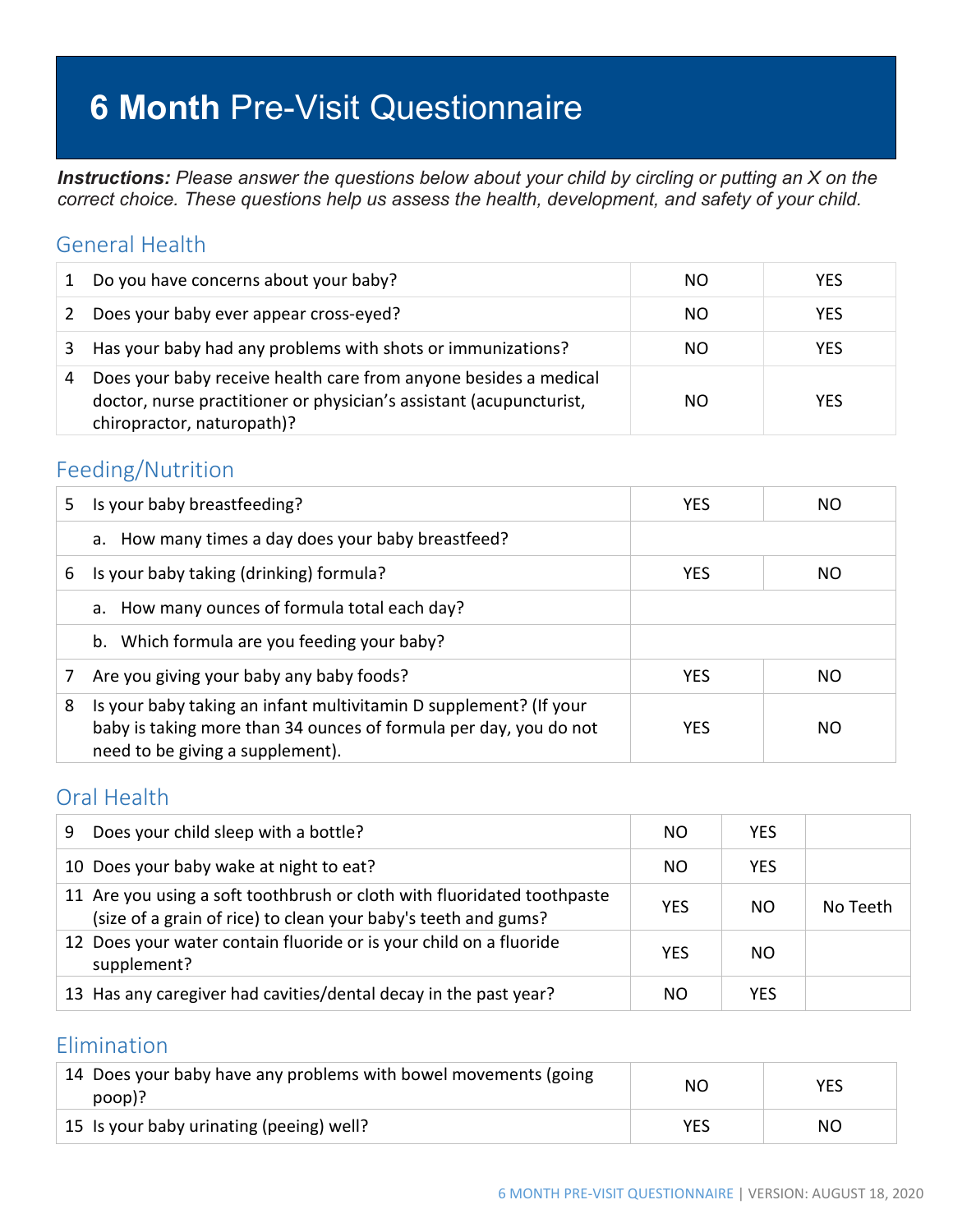# Sleep

| 16 Does your baby fall asleep on his/her own? | NΟ |
|-----------------------------------------------|----|
| 17 Do you have a bedtime routine?             | NΟ |

# Development

| 18 Does your baby babble and imitate sounds?                            | <b>YES</b> | NO        |
|-------------------------------------------------------------------------|------------|-----------|
| 19 Does your baby respond to his/her name?                              | <b>YES</b> | NO.       |
| 20 Does your baby roll over both ways?                                  | <b>YES</b> | NO.       |
| 21 Does your baby make eye contact?                                     | <b>YES</b> | NO.       |
| 22 Does your baby reach for things?                                     | <b>YES</b> | <b>NO</b> |
| 23 Does your baby stay sitting up by himself/herself for a few seconds? | <b>YES</b> | <b>NO</b> |
| 24 Do you read to your baby every day?                                  | <b>YES</b> | <b>NO</b> |
| 25 Do you play games like peek-a-boo or play music with your baby?      | <b>YES</b> | <b>NO</b> |
| 26 Does your baby get supervised floor time every day?                  | <b>YES</b> | NO.       |

### Social Stressors

| 27 Are you having any family stress?                                                                            | NO  | YES        |                  |
|-----------------------------------------------------------------------------------------------------------------|-----|------------|------------------|
| 28 Within the past 12 months have you worried that your<br>food would run out before you got money to buy more? | NO. | <b>YES</b> | <b>SOMETIMES</b> |
| 29 Within the past 12 months did you run out of food and you<br>didn't have money to get more?                  | NO. | <b>YES</b> | <b>SOMETIMES</b> |
| 30 Do you ever feel angry or frustrated with your baby?                                                         | NO. | YES        |                  |

## Safety

| 31 Do you always keep a hand on your baby when placed<br>above the floor? (like on a changing table)       | <b>YES</b> | NO.        |                  |
|------------------------------------------------------------------------------------------------------------|------------|------------|------------------|
| 32 Does your baby wear any jewelry (including necklaces)?                                                  | NO.        | <b>YES</b> |                  |
| 33 Do you hold or carry hot liquids around the baby?                                                       | NO.        | <b>YES</b> |                  |
| 34 Does your baby ride in a rear-facing safety seat, in the back<br>seat?                                  | <b>YES</b> | NO.        |                  |
| 35 Does anyone smoke or vape around your baby?                                                             | NO.        | <b>YES</b> |                  |
| 36 Do you have working smoke and carbon monoxide<br>detectors in your home?                                | <b>YES</b> | NO.        |                  |
| 37 If your child has fair skin, do you apply sunscreen if out in<br>the sun for longer than 15-30 minutes? | <b>YES</b> | NO.        | Doesn't<br>apply |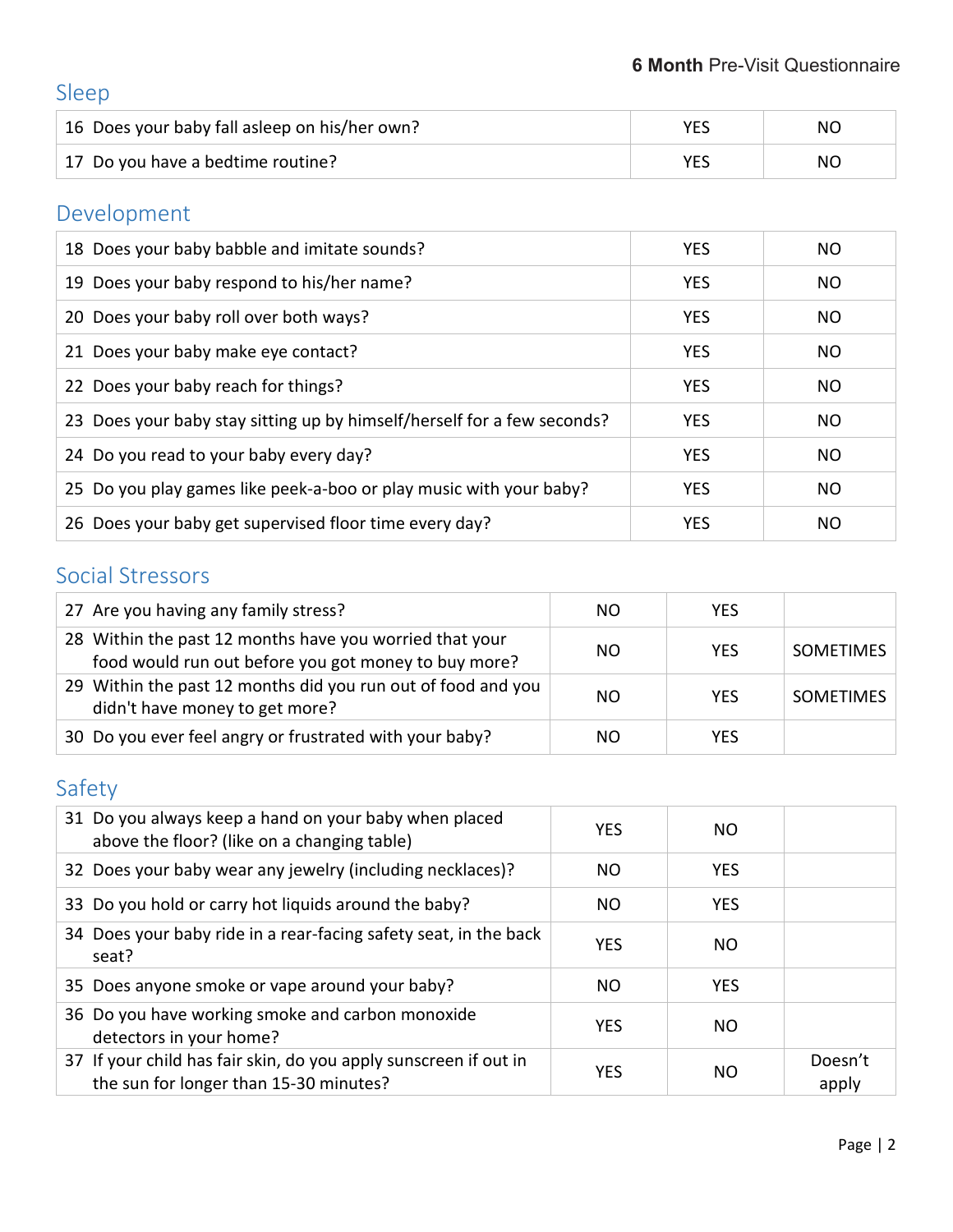**6 Month** Pre-Visit Questionnaire

| 38 Do you keep plastic bags and latex balloons away from<br>your baby?        | <b>YES</b> | NO. |  |
|-------------------------------------------------------------------------------|------------|-----|--|
| 39 Is your water heater turned to below 120 degrees?                          | <b>YES</b> | NO. |  |
| 40 Do you have barriers around space heaters, wood stoves,<br>etc.?           | <b>YES</b> | NO. |  |
| 41 Are all of your household cleaners, chemicals, and<br>medicines locked up? | <b>YES</b> | NO. |  |
| 42 Does your baby use a seated infant walker with wheels?                     | ΝO         | YES |  |